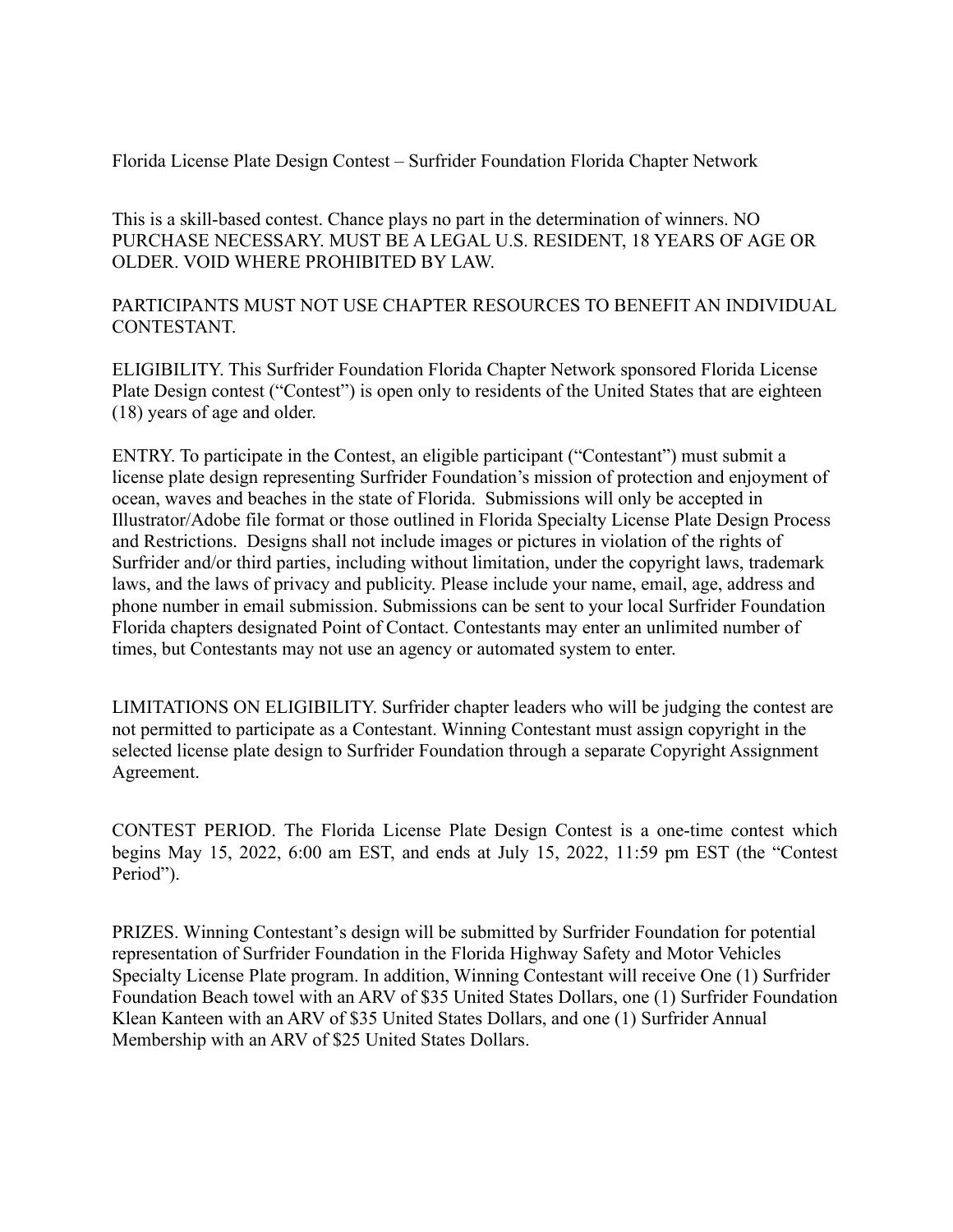Prize awards are final. No substitution of prizes is permitted. The prizes will be awarded "AS IS" and without warranty of any kind, express or implied, including, without limitation, any implied warranty of merchantability or fitness for a particular purpose. All federal, state, and local taxes associated with receipt of any prizes are the sole responsibility of the winner. Surfrider reserves the right to substitute a prize during the course of the Contest.

SELECTION PROCESS. Eligible entries will be judged by the Surfrider Florida Chapters Executive Committees. Voting will begin as Contest launches on May 15, 2022, as photo entries are submitted through email, and continue through July 15, 2022. People can only vote once per photo submission. The top two contestants from each chapter will be submitted to the Chair of the Emerald Coast Chapter for final evaluation. The Winners will only become official once it is confirmed they have met all stated requirements. Odds of winning depend on the number of entrants participating in the contest.

WINNER NOTIFICATION. Winning is contingent upon fulfilling all requirements of these Official Rules and Surfrider's decisions as to the administration of the Contest. Winning Contestant will be notified on or before August 31, 2022, by telephone, email, and/or U.S. mail. In the event that an Entrant's email address, telephone number, or address or residence changes, it is the Entrant's responsibility to notify Surfrider of such change. In the event that any prize notification is undeliverable, Surfrider is unable to contact the Winning Contestant, or response to prize notification is not received within ten (10) days, the prize may be forfeited. The Winning Contestant may be required to certify and complete an affidavit of eligibility and liability and, a publicity release must be delivered to Surfrider within ten (10) days, or an alternate Winning Contestant may be selected.

PUBLICITY/USE OF NAME AND LIKENESS. Except where prohibited by law, your entry in the Contest constitutes your consent for Surfrider to use your submitted design, name, city and state of residence, for publicity, and promotional purposes in any media, online or offline, without further permission, consent, payment, or other consideration.

## TERMS AND CONDITIONS. • THE CONTEST IS VOID WHERE PROHIBITED OR RESTRICTED BY LAW.

• Participation in the Contest constitutes the participant's full and unconditional agreement to and acceptance of these Official Rules. Surfrider reserves the right in its sole discretion to disqualify any participant it finds to be tampering with the operation of the Contest or to be acting in violation of these Official Rules.

• This Contest does not constitute any contractual relationship between the parties, either express or implied. By participating in the Contest, all Contestants, the Winning Contestant, any guests, or users do hereby now and forever release Surfrider Foundation, its affiliates, subsidiaries, directors, officers, vendors, employees, agents, and associates (including, but not limited to,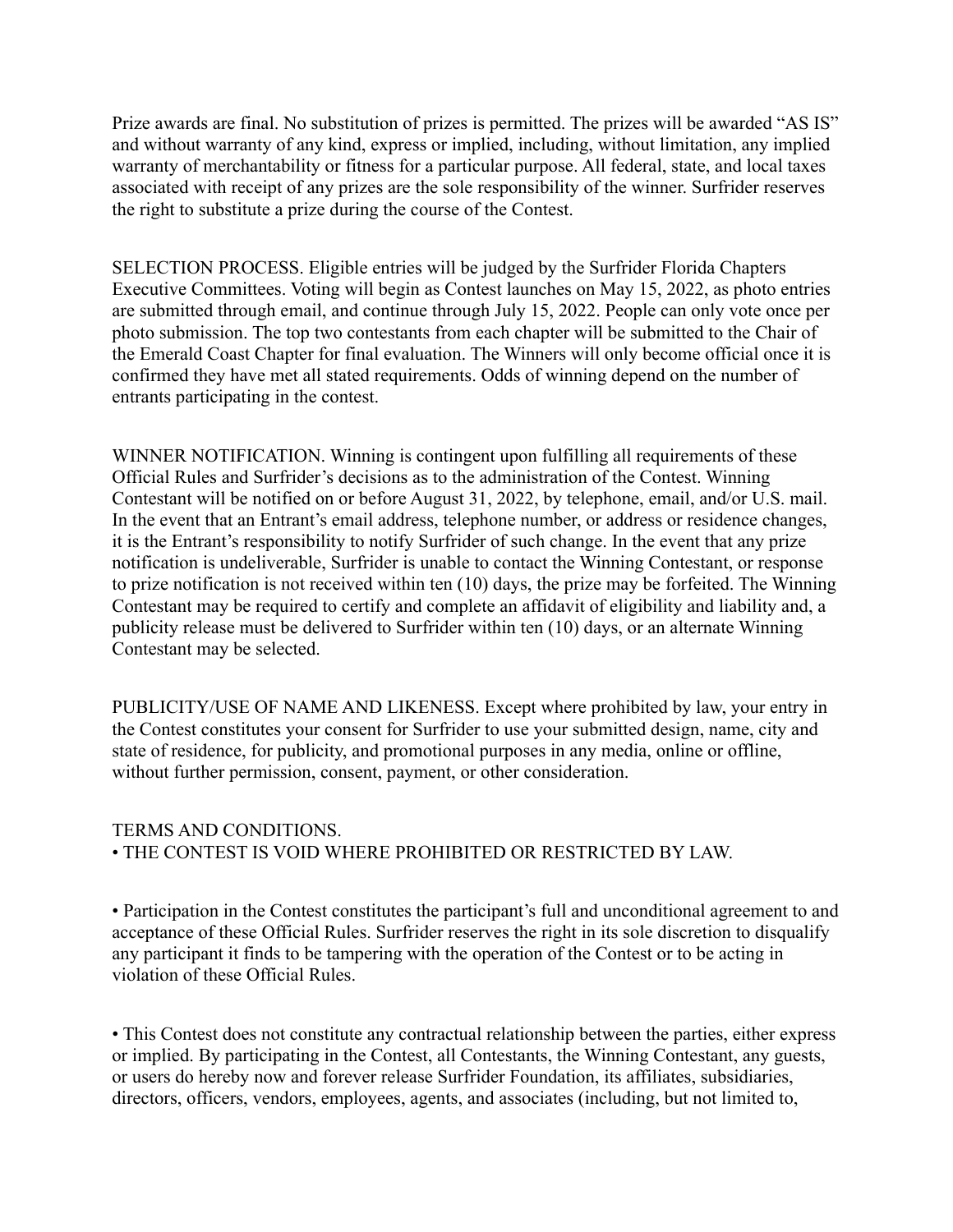Facebook, friend2friend, other advertising and promotional agencies, award suppliers, accommodation and travel providers and their officers, directors, employees, agents, successors and assigns) ("Released Parties") from and against any and all claims, demands, actions, causes of action, losses, expenses, damages and liabilities arising out of or in any way relating to the participation in this Contest, and/or receipt or possession, use or misuse, of any prize or element thereof.

• The Released Parties are not responsible for late, lost, illegible, incomplete, stolen, misdirected, illegitimate, or impermissible submissions or mail; postage due mail; or any other error whether human, mechanical, or electronic, including any technical malfunctions of the computer on-line system, computer equipment, hardware, or software. Surfrider is not liable for damage to a participant's computer system in any way due to participation in the Contest or downloading of any information in connection with the Contest, including without limitation any server failure, lost, delayed or corrupted data, or other malfunction.

• Winning is contingent upon fulfilling all requirements of these Official Rules, and Surfrider's decisions as to the administration of the Contest and prize awards are final. All entrants, Clients, and third parties agree that all decisions of Surfrider will be binding, final, and non-appealable. Information in the Contest is subject to change without notice. Surfrider makes no representations that the materials or information in this Contest are appropriate or available for use in other countries, states, or markets aside from the United States markets where Surfrider presently operates. Surfrider reserves the right, in its sole discretion, to cancel, modify, or suspend the Contest, at any time prior to the determination of the Winning Contestant. Reasons may include, but are not limited to, the occurrence of fraud, technical failures, or any other factor beyond the reasonable control of Surfrider, which may impair the integrity of the Contest, as determined by Surfrider in its sole discretion. Surfrider will make a reasonable effort to give notice of such changes to the Contest.

• Caution: Any attempt by a participant to deliberately damage any website or undermine the legitimate operation of the contest is a violation of criminal and civil laws, and should such an attempt be made, Surfrider reserves the right to disqualify the participant and seek damages from any such participant to the fullest extent permitted by law.

• Nothing contained in the Contest should be construed as granting, by implication, estoppel, or otherwise, any license or right to use any Trademark displayed in the Contest, or any license or right to use any other trademark owned by any third party. In the event that anyone misuses any Trademark in violation of these Terms and Conditions, Surfrider will enforce its intellectual property rights to the fullest extent of the law, including the seeking of criminal prosecution.

• Unauthorized use of the information, materials or the Contest itself is strictly prohibited and is a violation of the rights of Surfrider and/or third parties, including without limitation, under the copyright laws, trademark laws, and the laws of privacy and publicity. Previously published material for which non-exclusive rights were granted may be entered as long as Contestant still